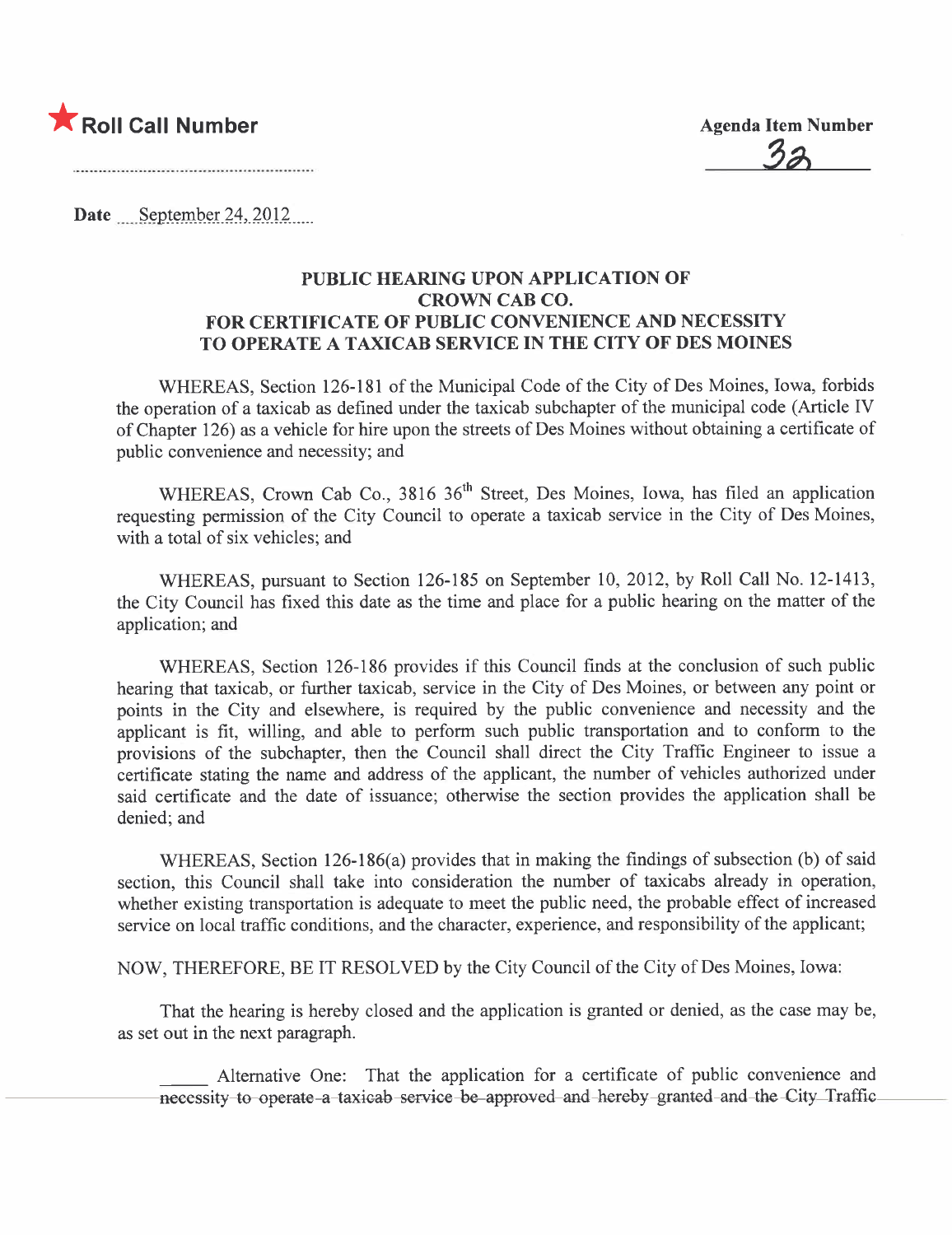

32

Date September 24, 2012

Engineer is directed to issue a certificate stating the name and address of the applicant, the number of vehicles authorized under the certificate, and the date of issuance, it being the finding of this City Council of the City of Des Moines that such service is required by the public convenience and necessity and that the applicant, Crown Cab Co., is fit, wiling, and able to perform such public transportation and to conform to the provisions of the subchapter, all as shown by the evidence brought forth at the public hearing;

or

Alternative Two: That the application for a certificate of public convenience and necessity to operate a taxicab service be hereby denied it being the finding of this City Council of the City of Des Moines that such service is not required by the public convenience and necessity, and/or that the applicant is unfit to perform such public transportation and unable to conform to the provisions of the subchapter, all as shown by the evidence brought forth at the public hearing.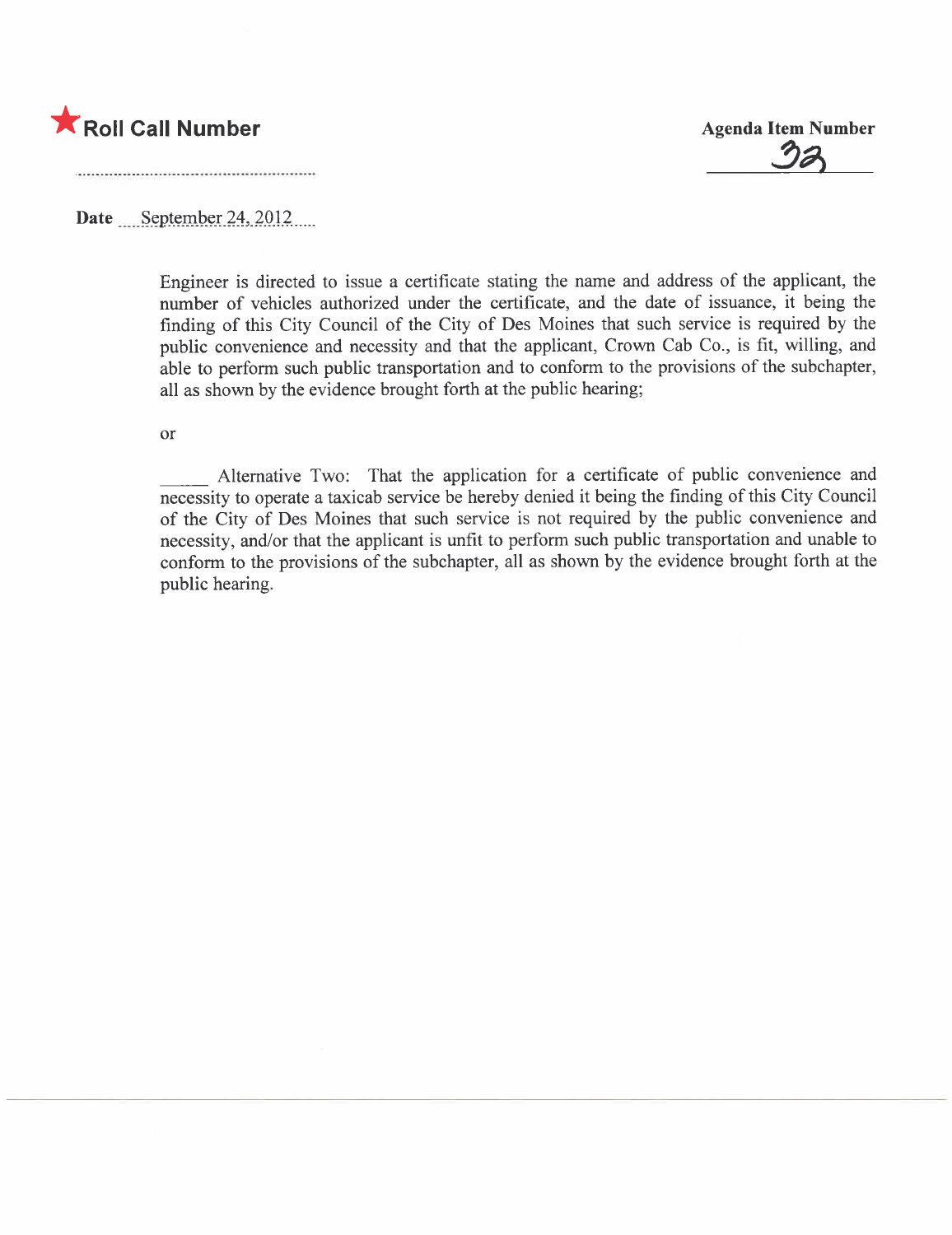

32

Date September 24, 2012....

BE IT FURTHER RESOLVED that upon adoption of Alternative One (to grant the certificate), the City Traffic Engineer is hereby directed to issue a certificate to Crown Cab Co. stating the name and address of the applicant, the number of vehicles authorized under said certificate, as set out in the application, and the date of issuance.

(Council Communication Number 12:519 Attached)

MOVED BY to adopt.

APPROVED AS TO FORM:

Aven C. Lussier

Steve Lussier Assistant City Attorney

| <b>COUNCIL ACTION</b> | <b>YEAS</b> | <b>NAYS</b> | <b>PASS</b> | <b>ABSENT</b>   | <b>CERTIFICATE</b>                                                                                              |  |  |  |  |  |
|-----------------------|-------------|-------------|-------------|-----------------|-----------------------------------------------------------------------------------------------------------------|--|--|--|--|--|
| <b>COWNIE</b>         |             |             |             |                 |                                                                                                                 |  |  |  |  |  |
| <b>COLEMAN</b>        |             |             |             |                 | I, DIANE RAUH, City Clerk of said City hereby<br>certify that at a meeting of the City Council of               |  |  |  |  |  |
| <b>GRIESS</b>         |             |             |             |                 | said City of Des Moines, held on the above date,                                                                |  |  |  |  |  |
| <b>HENSLEY</b>        |             |             |             |                 | among other proceedings the above was adopted.                                                                  |  |  |  |  |  |
| <b>MAHAFFEY</b>       |             |             |             |                 |                                                                                                                 |  |  |  |  |  |
| <b>MEYER</b>          |             |             |             |                 | IN WITNESS WHEREOF, I have hereunto set my<br>hand and affixed my seal the day and year first<br>above written. |  |  |  |  |  |
| <b>MOORE</b>          |             |             |             |                 |                                                                                                                 |  |  |  |  |  |
| <b>TOTAL</b>          |             |             |             |                 |                                                                                                                 |  |  |  |  |  |
| <b>MOTION CARRIED</b> |             |             |             | <b>APPROVED</b> |                                                                                                                 |  |  |  |  |  |
|                       |             |             |             |                 |                                                                                                                 |  |  |  |  |  |
|                       |             |             |             | Mavor           | <b>City Clerk</b>                                                                                               |  |  |  |  |  |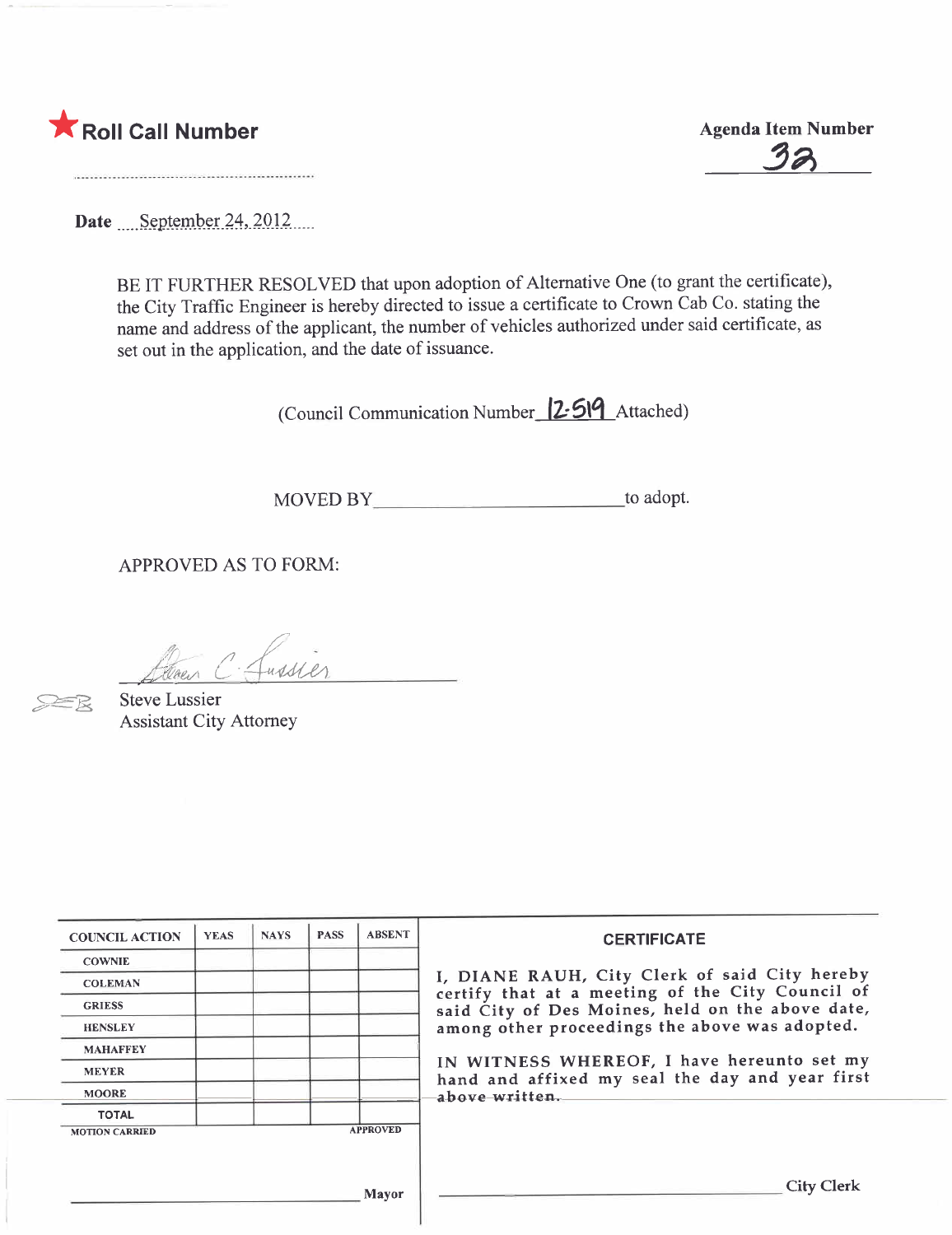#### **VERIFICATION**

[use for a sole proprietorship]

| STATE OF IOWA                                                         | SS: |                                                |  |
|-----------------------------------------------------------------------|-----|------------------------------------------------|--|
| <b>COUNTY OF</b>                                                      |     |                                                |  |
|                                                                       |     | , 2012, before me, a notary public, personally |  |
| On this 33nd day of August<br>[Printed typed name of sole proprietor] |     | , who first being duly sworn, states that the  |  |

information in the attached Application for Certificate of Public Convenience and Necessity

is true and correct.

Mchelle Schome<br>Notary Public in the State of Iowa new

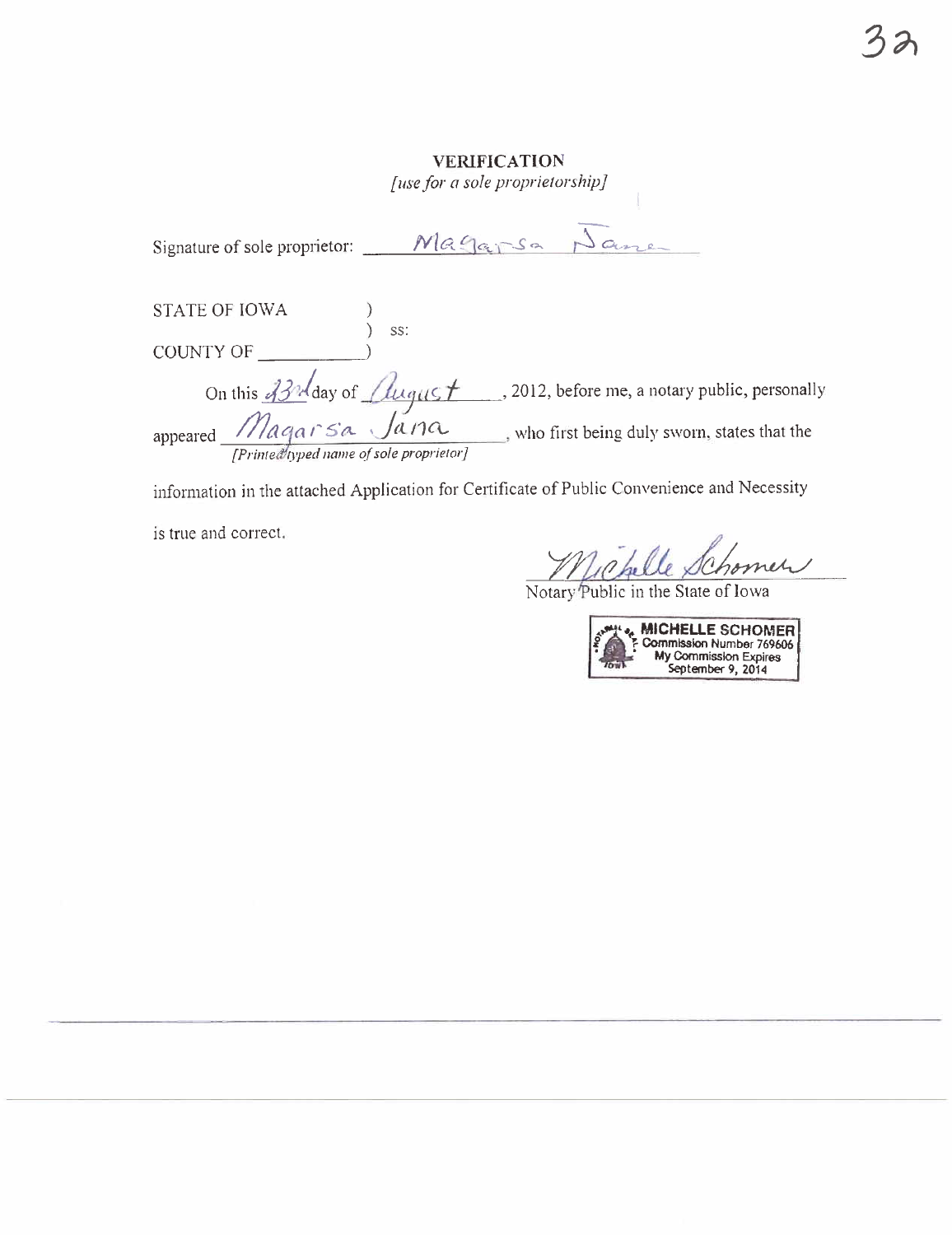## Taxi Cab Company Application-

STATEMENT: I Michael R. Berry, Traffic Facilities Administrator with the City of Des Moines Engineering Department, Traffic & Transportation Division, certify that I have prepared the preceding "Taxicab Company Application Checklist." The attached documents that have had information blocked out, if any, have had that information removed for identity theft protection of the applicant and others referenced by the applicant and to protect confidential records under Iowa Code Chapter 22. The original documents are on file in the City Traffic Engineers Office and the entire document(s) may be reviewed by anyone with the right to know, under provisions of Iowa Code Chapter 22.

# **CROWN CAB,** Co.

 $2012$ 

dated:  $Aug. 23$ 

August 23,

2012

Mich Whh

Michael R. Berry, Traffic Facilities Administrator, City of Des Moines 7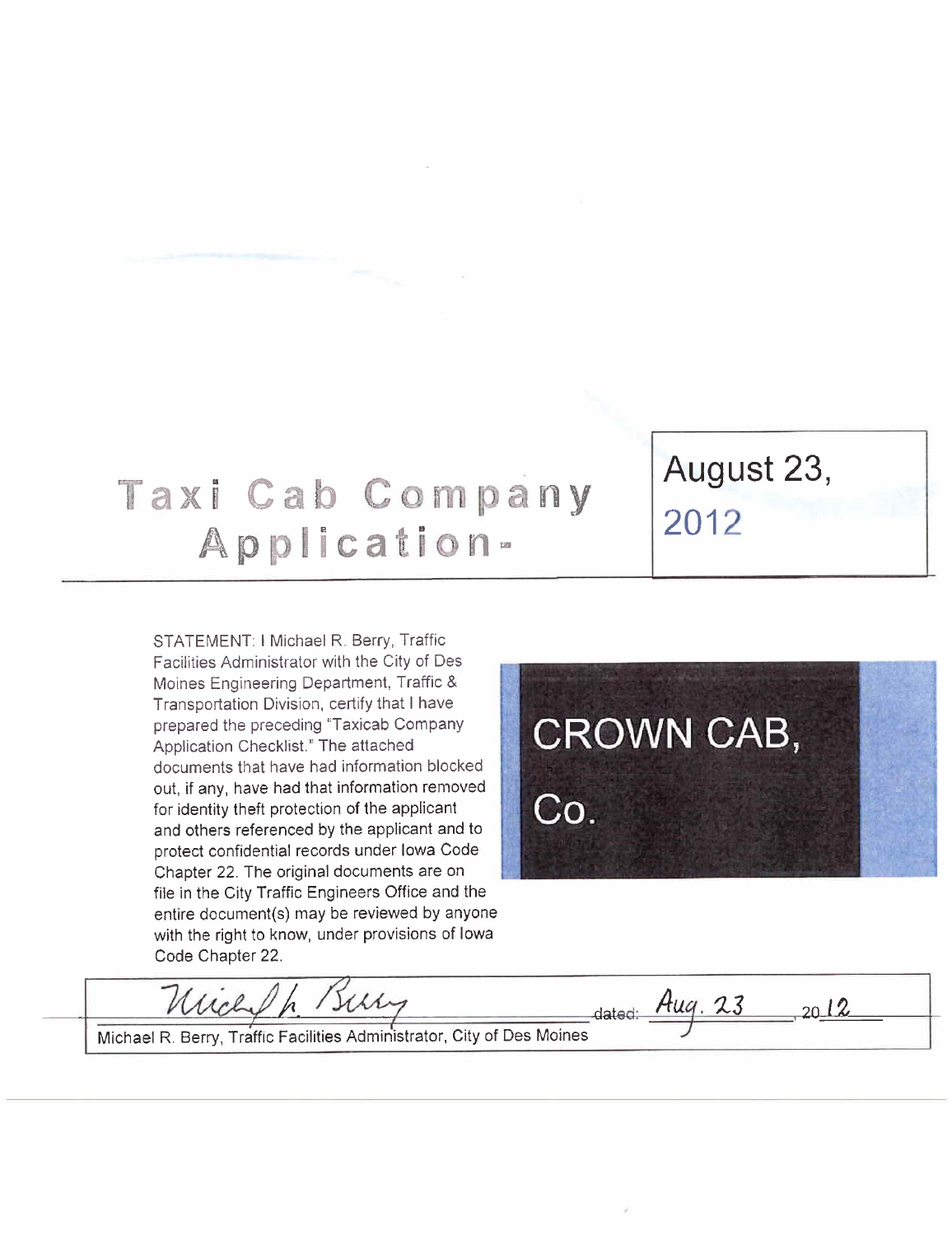#### Taxicab Company Application Checklistm

#### Applicant: Crown Cab Co. August 22, 2012

Mr. Magarsa Jana 712-267-3737 MGRS73@yahoo.com

Taxicab or cab means a motor vehicle regularly engaged in the business of carrying passengers for hire in a taxicab service and not operated on a fixed route and operating with a meter.

Taxicab driver's license means the permission granted by the city to a person to drive a taxicab upon the streets of the city issued in the form of a metal badge.

Taxicab license means the license granted annually to a person who holds a certificate to conduct a taxicab service in the city.

Taxicab service means transportation of passengers in a motor vehicle from or to any point in the city, with dispatch available 24 hours a day.

Taximeter means an instrument or device attached to a taxicab, which measures mechanically, electrically, or electronically the distance driven and the waiting time upon which the fare is based and converts them to monetary charges.

Taximeter flag means a switch or other device which clearly indicates to passengers that the taxicab is employed and that the standard rate is being charged.

Trip card means a daily record prepared by a taxicab driver of all trips made by him or her showing the time and place of origin, destination, number of passengers, and the amount of fare for each trip.

Marked blocks indicate that the applicant has provided documentation meeting or exceeding the requirements of the Municipal Code of the City of Des Moines. Information without a check block would be a "City requirement" that is FYI only.

#### Sec. 126-118. Vehicle condition.

- $\boxtimes$  (a) Prior to its use and operation, each vehicle shall be made to comply with all<br>applicable requirements of the state motor vehicle code and other state and city laws. Has a quote on six (6) vehicles from Coleman Motors in Denison, IA - only five (5) of these vehicles will be acceptable after 1/1/13 (due to 10 year age)
- $\boxtimes$  (g)Each vehicle shall be not greater than ten (10) years old, based on the model<br>year of production, and shall include all standard safety features in proper working order. Yes, at this time. One of these vehicles will "age out" on 1/1/13.

#### Sec. 126-119. Designation.

(b) Each taxicab shall bear on the outside of a door on each side the name of the holder; and, in addition, may bear an identifying design. The markings shall be painted or affixed by decal in letters or figures at least two inches in height. Any licensed vehicle shall not have a color scheme, identifying design, monogram, or insignia-that-will-conflict-with-or-imitate-any-existing taxicab or any official or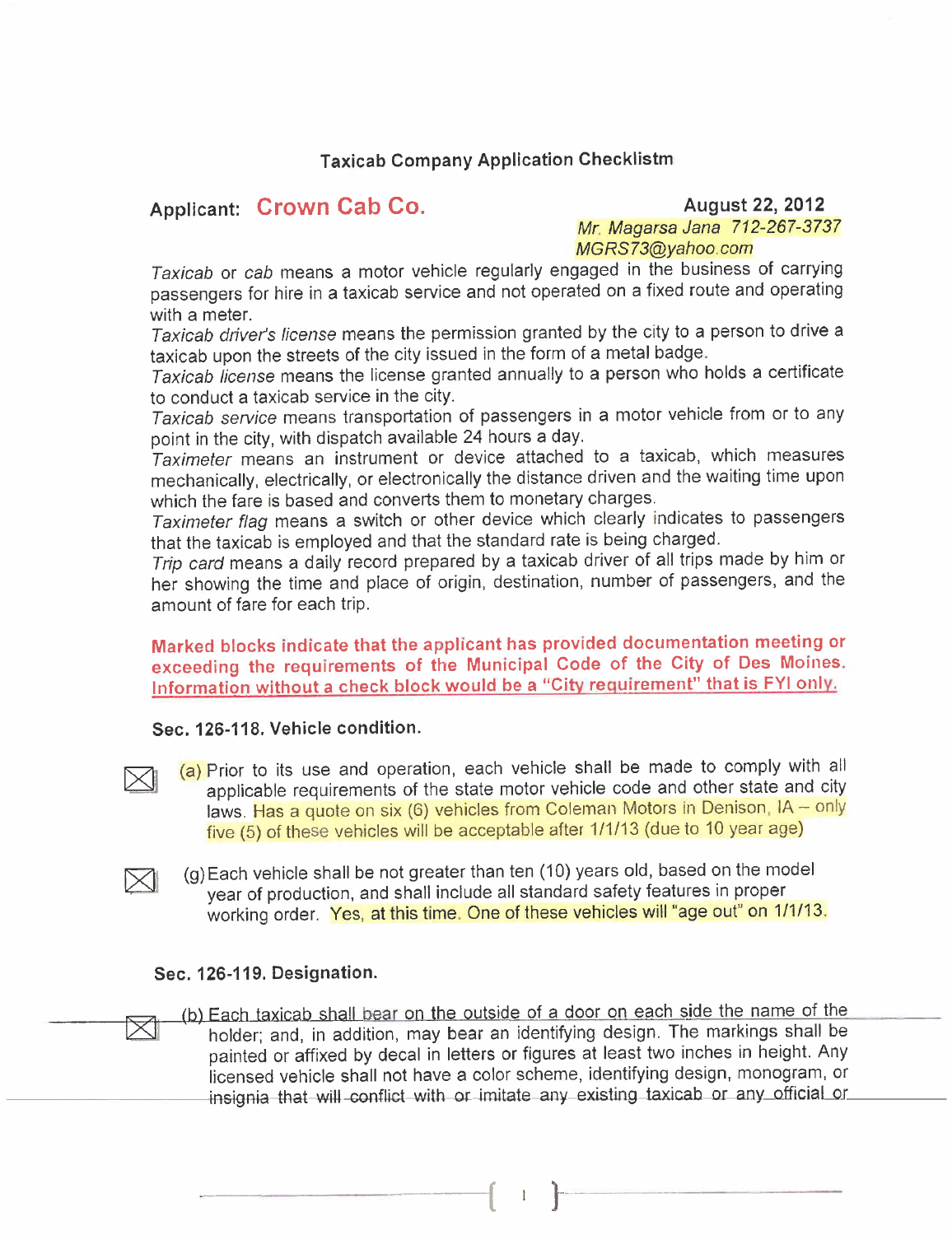#### $2$  Taxicab Company Application Checklist - City of Des Moines

emergency vehicle color scheme, in a manner that will mislead or deceive or defraud the public. Crown Cab has a submitted a design specifically of a "Crown" and also a design showing a "lion wearing a Crown." The vehicle color will be a green called "cilantro." These vehicle design(s)/colors are unique in nature and will not cause confusion over ownership.

C) Each taxicab shall bear on the inside of the passenger compartment clearly<br>visible to passengers a sign which denotes the name of the holder and the number used by the holder to designate the vehicle. Information for this "inside the cab" placard has been provided by Crown Cab acknowledging that this information will be installed in the passenger's compartment as required.

#### $\times$  Sec. 126-120. Taximeters.

Each taxicab operated under the authority of this article shall be equipped with a taximeter fastened in front of the passengers, visible to them at all times of the day and night, and, after sundown, the face of the taximeter shall be illuminated. The taximeter shall be operated mechanically, electrically or electronically, and shall be sealed at all points and connections which, if manipulated, would affect their correct reading and recording. Each taximeter shall have a flag to denote when the vehicle is employed and when it is not employed. The driver shall throw the taximeter flag into a recording position at the beginning of each trip and into a non-recording position at the end of each trip. Taximeters shall be subject to inspection from time to time by the police department. Any inspector or other department officer is hereby authorized, either upon complaint of any person or without such complaint, to inspect any meter, and upon discovery of an inaccuracy therein of over five percent to the prejudice of any passenger, to notify the person operating said taxicab to cease operation. The taxicab shall then be kept out of service until the taximeter is repaired, or replaced with another properly functioning meter. Applicant has a quote for an adequate number of 2030R Taximeters - picture enclosed, with the operating instructions. These are standard industry taximeters.

#### Sec. 126-123. Posting of rates.

Every taximeter shall be connected to the taxicab so that the amount of fare shall be plainly visible to all passengers or occupants. Every vehicle shall carry a rate card, posted in a conspicuous place on the inside of the vehicle. The 2030R has a large bright display and are standard industry taximeters. Applicant has also provided this office with a copy of the rate card mentioned in 126-119(c), above.

#### Sec. 126-149. Service.

(a) Any person engaged in the taxicab business in the city shall render an overall service to the public desiring to use taxicabs.

 $\left(\begin{array}{cc} 2 & 1 \end{array}\right)$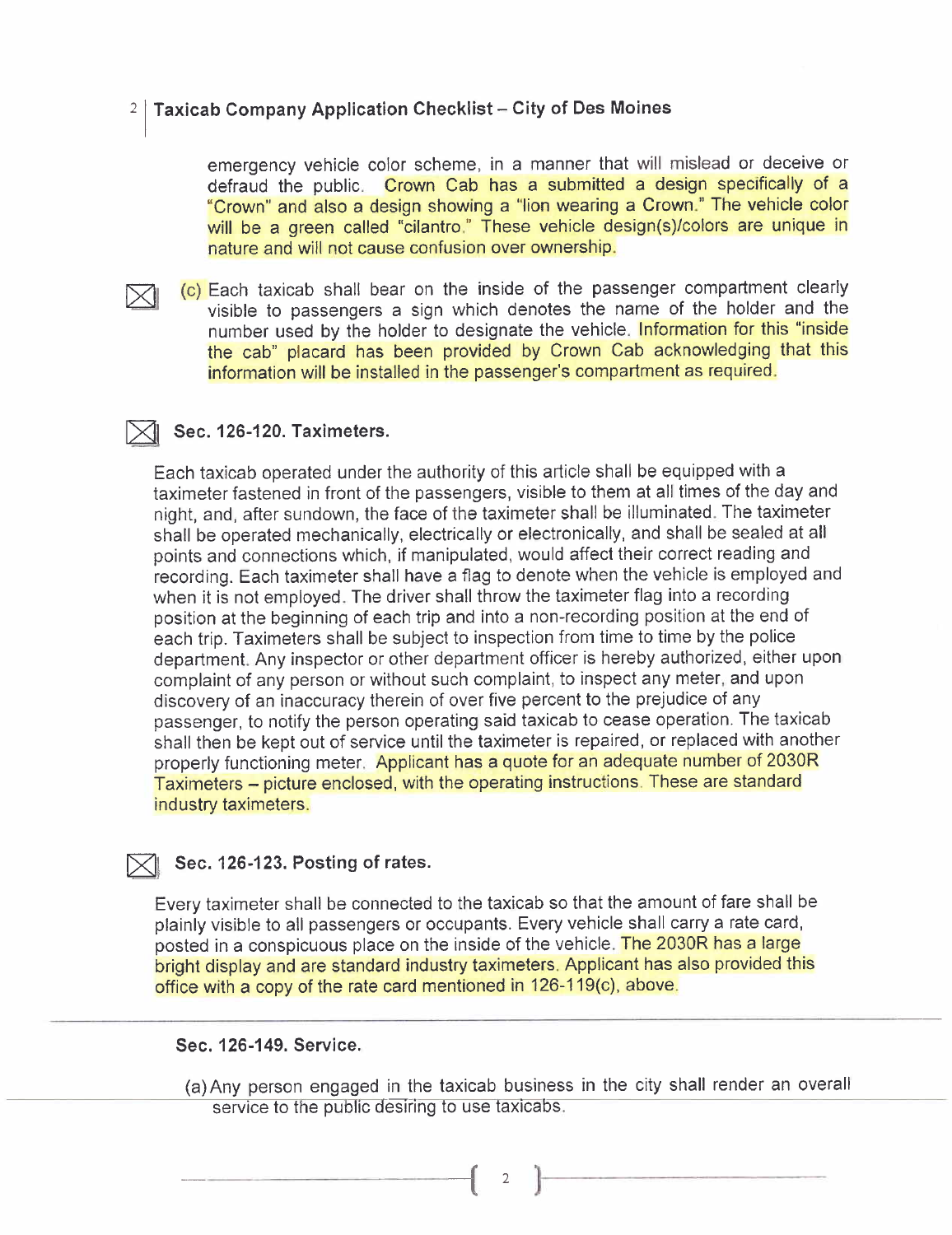#### 3 | Taxicab Company Application Checklist - City of Des Moines

(b) The holder of a certificate shall maintain a place of business in a location properly zoned for that business. Confirmed by PDC that location meets zoning requirements.



 $\boxtimes$ 

 $\boxtimes$ 

 $\boxtimes$ 

- (c) The holder shall have a listed telephone number for receiving calls for service. Yes, 3816 - 36th Street, Des Moines, IA 50314 & (515)782-0518
- (d) The dispatching of taxicabs shall be accomplished by the holder of the certificate using any method which accurately records and retains detailed information about each call for service and each trip, including but not limited to: time of call for service; time the trip was dispatched; address of the origin and destination of the trip; and time the trip was started (taximeter activated) and ended.
- (e) The holder shall answer all calls received for services inside the corporate limits of the city as soon as they can do so. If their services cannot be rendered within a reasonable time, they shall notify the prospective passengers how long it will be before the call can be answered and give the reason therefor.
- $\times$ 11 The holder shall provide a minimum of six qualified drivers. The applicant has provided the names, DCI reports, DOT driving record & copies of driver's licenses for six qualified (but not licensed by the City as taxi drivers) drivers.
	- (g) The holder shall provide a minimum of five qualified vehicles, with a minimum of four vehicles available to respond into operation at all times. The applicant has provided the information on six qualified (but not purchased) vehicles that will be acquired through Coleman Motors if Crown has License approved by the City CounciL.
		- (g) Any holder who shall refuse to accept a call anywhere in the corporate limits of the city at any time when the holder has available cabs or who shall fail or refuse to give overall service, shall be deemed a violator of this article and the certificate granted to such holder may be revoked at the discretion of the city council

#### Sec. 126-150. Reports and records.

- (a) Each driver shall maintain a daily trip card. All complete trip cards shall be returned to the holder by the driver at the conclusion of his or her tour of duty. The forms for each trip card shall be furnished to the driver by the holder and shall be approved by the chief of police. Format of Trip Card approved by the Chief of Police.
- (b) Each holder shall submit to the traffic engineer a report by January 30 of each year-summarizing-the-activity of the previous-year. The report-shall contain

 $\begin{pmatrix} 3 & 1 \end{pmatrix}$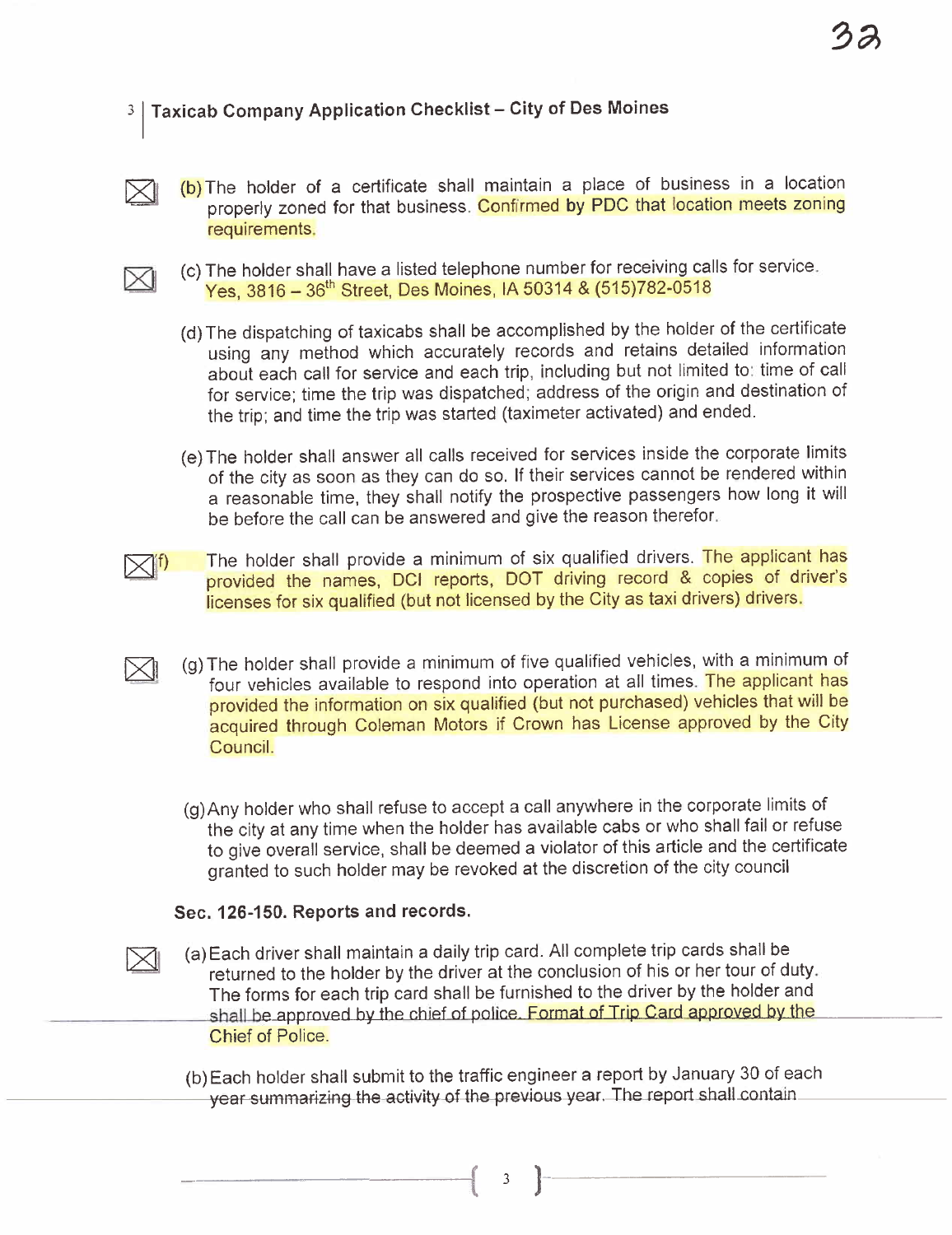#### Taxicab Company Application Checklist - City of Des Moines

general information on number and types of complaints received including information on any discrimination complaints; number of trips per vehicle; age, mileage and general condition of each vehicle; tenure and turnover of drivers; periodic normal response time and other information as required by the traffic engineer. Annual (year-end) Requirement. Does not apply for a new application process.

(c) Each holder of a certificate shall retain and preserve all trip cards in a safe place for at least one month following the date of making the record. Trip cards shall be available to the chief of police and the traffic engineer.

### Sec. 126-181. Certificate of public convenience and necessity required.

Any person owning, operating or controlling a taxicab as a vehicle for hire upon the streets of the city or picking up any passenger for a fare within the corporate limits of the city, shall first obtain certificate and the required annual license from the traffic engineer.

- (1) Contract drivers. A certificate may also be granted to an applicant or renewed to an existing holder of a certificate, who proposes to furnish taxicab service at least in part through drivers who are duly licensed by the city, who are bound by written agreement with the certificate holder to furnish taxicab services of the quality provided for in this article, and who either own or are lessees of licensed taxicabs. Such agreement shall incorporate the provisions of this article applicable to such driver. Certificate holders bound by said written agreements shall have available a report, on or before the fifth day of each month, stating the names and addresses of all drivers who operated taxicabs during the preceding month.
- (2) Unincorporated association. A certificate may also be granted to an applicant, or renewed to an existing holder of a certificate, consisting of an association of taxicab owners who propose to furnish taxicab service as an operating group to meet all obligations of this article for a holder of a certificate.
- (3) Any holder of a certificate operating under the above plans shall be treated as an owner in applying sections 126-119, 126-122, 126-150 and 126-187 of this article.
- (4) Nothing herein shall change the holder's obligation to furnish to the city the insurance coverage's provided for in section 126-187 of this division or change the license fees provided for in section 126-188 of this division. Applicant provided information from National Indemnity Co - They will provide insurance coverage if application is approved.
	- (5) Exemptions. The following motor vehicles are excluded from the requirements of this article:

 $(1, 1)$